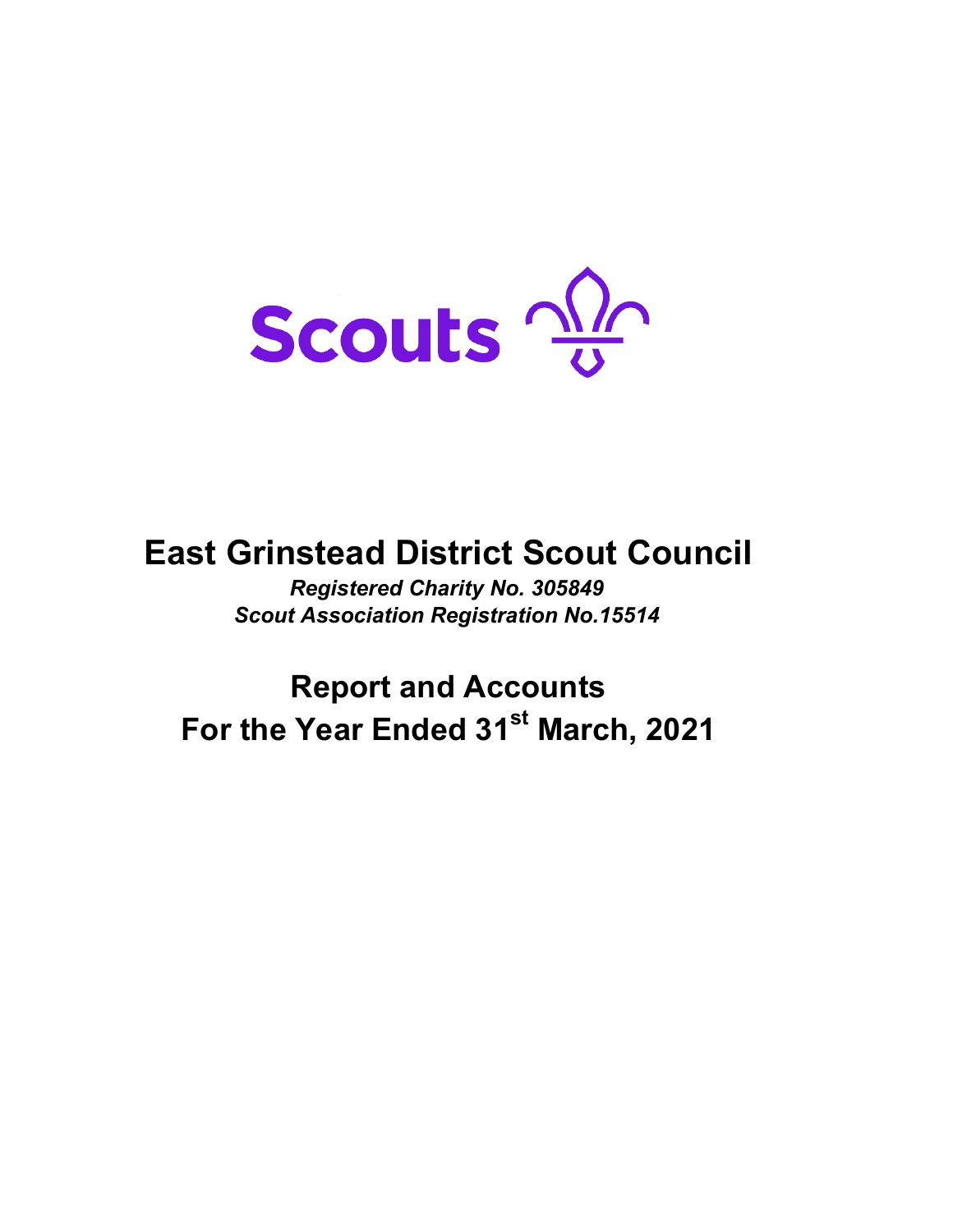# Trustees' Annual Report

# For the period

| From (start date)                   | 2 0 to end date<br>$\mathbf 0$<br>$\overline{\mathbf{4}}$<br>$\mathbf{3}$<br>3 |
|-------------------------------------|--------------------------------------------------------------------------------|
| <b>Section A</b>                    | Reference and administration details                                           |
| Charity name                        | <b>East Grinstead District Scout Council</b>                                   |
| Other names the charity is known by | <b>EGDSC</b>                                                                   |
| Registered charity number (if any)  | 5<br>8<br>3<br>9<br>0<br>4                                                     |
| Charity's principal address         | c/o 13 Barton Crescent                                                         |
|                                     | <b>East Grinstead</b>                                                          |
|                                     | <b>West Sussex</b>                                                             |

Names of the charity trustees who manage the charity

| <b>Trustee Name</b>    | Office (if any)                            | Dates acted if not for<br>whole year |
|------------------------|--------------------------------------------|--------------------------------------|
| <b>Melvin Fletcher</b> | <b>District Commissioner</b>               |                                      |
| Nicholas Hills         | <b>District Chairman</b>                   |                                      |
| <b>Marcus Williams</b> | <b>District Treasurer</b>                  |                                      |
| Jonathan Parrett       | <b>District Network Liaison</b>            | Resigned 29/09/2020                  |
| <b>Miles Price</b>     | <b>District Youth Commissioner</b>         |                                      |
| Peter Few              | <b>District Explorer Scout Comissioner</b> | Appointed 14/10/2020                 |
| Holly-Mae Robinson     | <b>District Network Liaison</b>            | Appointed 01/12/2020                 |
| Anthony Baulch         |                                            |                                      |
| Peter Smith            |                                            |                                      |
| <b>Brian Riches</b>    |                                            |                                      |
| Lloyd Rose             |                                            |                                      |
| <b>Michael Barty</b>   |                                            |                                      |
| <b>Tony Harvey</b>     |                                            | Appointed 12/01/2021                 |

Postcode R H 1 9 4 N R

| Type of advisor | Name                          | Address                                                |
|-----------------|-------------------------------|--------------------------------------------------------|
| Solicitor       | Ms CI Lumley LLB              | <b>Waughs Solicitors, East Grinstead</b>               |
| Insurance       |                               | Unity Insurance Services Lancing, West Sussex BN15 8UW |
| <b>Bankers</b>  | Lloyds Bank Plc.              | <b>East Grinstead Branch</b>                           |
| Property        | <b>Philip K A Baker FRICS</b> | <b>IRH &amp; RW Clutton LLP</b>                        |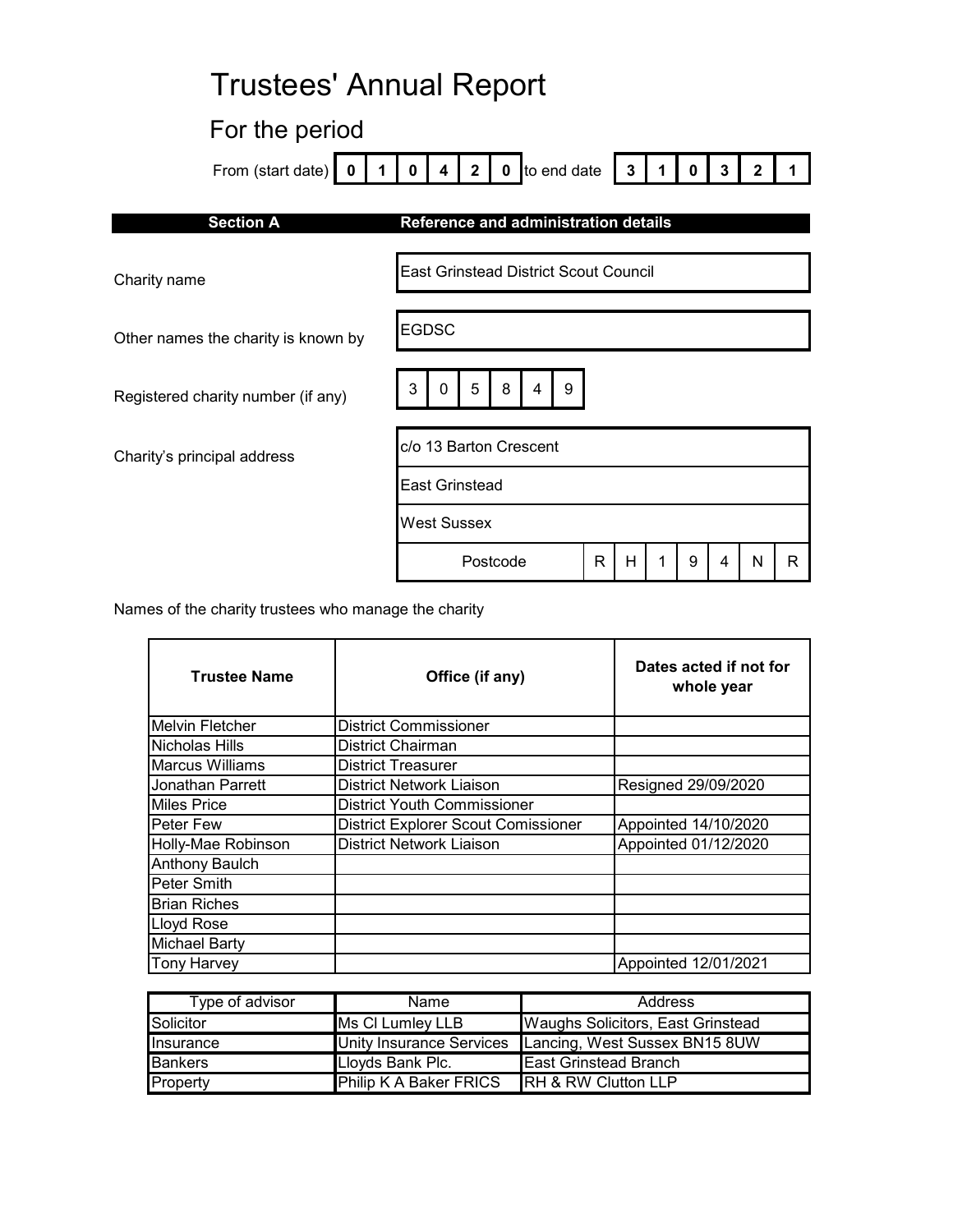The District's governing documents are those of the The Scout Association. They consist of a Royal Charter, which in turn gives authority to the Bye Laws of the Association and The Policy, Organisation and Rules of The Scout Association.

The District is a trust established under its rules which are common to all Scouts.

The Trustees are appointed in accordance with the Policy, Organisation and Rules of The Scout Association.

The District is managed by the District Executive Committee, the members of which are the 'Charity Trustees' of the Scout District which is an educational charity. As charity trustees they are responsible for complying with legislation applicable to charities. This includes the registration, keeping proper accounts and making returns to the Charity Commission as appropriate.

The Committee meets regularly during the year and consists of the District Chair and Treasurer, together with the District Commissioner and ex-officio representatives together with co-opted representatives.

This District Executive Committee exists to support the District Commissioner in meeting the responsibilities of the appointments and is responsible for:

The maintenance of District property;

The raising of funds and the administration of District The insurance of persons, property and equipment;

District public occasions;

Assisting in the recruitment of leaders and other adult support;

Appointing District Administrators and Advisors other than those who are elected. Appointing any sub committees that may be required;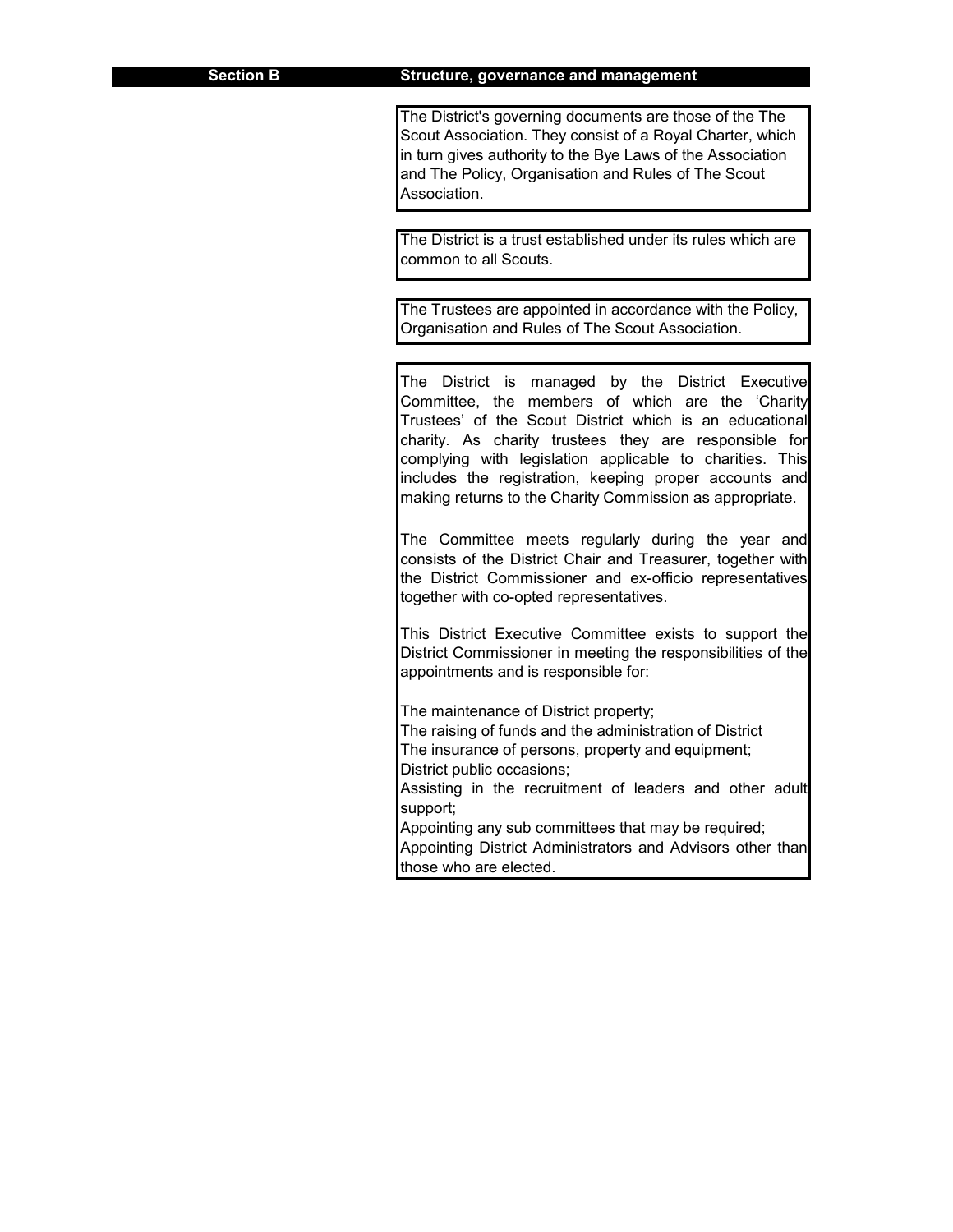| <b>Section B</b> | Structure, governance and management (continued)                                                                                                                                                                                                                                                                                                                                                                                                                                                        |
|------------------|---------------------------------------------------------------------------------------------------------------------------------------------------------------------------------------------------------------------------------------------------------------------------------------------------------------------------------------------------------------------------------------------------------------------------------------------------------------------------------------------------------|
|                  | <b>Risk and Internal Control</b>                                                                                                                                                                                                                                                                                                                                                                                                                                                                        |
|                  | The District Executive Committee has identified the major<br>risks to which they believe the District is exposed, these<br>have been reviewed and systems have been established to<br>mitigate against them. The main areas of concern that<br>have been identified are:                                                                                                                                                                                                                                |
|                  | Damage to the building, property and equipment. The<br>District has sufficient buildings and contents insurance in<br>place to mitigate against permanent loss.                                                                                                                                                                                                                                                                                                                                         |
|                  | Injury to leaders, helpers, supporters and members. The<br>District through the capitation fees contributes to the Scout<br>Associations national accident insurance policy. Risk<br>Assessments are undertaken before all activities.                                                                                                                                                                                                                                                                  |
|                  | The District has in place systems of internal controls that<br>are designed to provide reasonable assurance against<br>material mismanagement or loss, these include 2<br>signatories for all payments and a comprehensive<br>insurance policies to ensure that insurable risks are<br>covered.                                                                                                                                                                                                         |
| <b>Section C</b> | <b>Objectives and activities</b>                                                                                                                                                                                                                                                                                                                                                                                                                                                                        |
|                  | The objectives of the District are as a unit of the Scout<br>Association.                                                                                                                                                                                                                                                                                                                                                                                                                               |
|                  | The Aim of The Scout Association is to promote the<br>development of young people in achieving their full<br>physical, intellectual, social and spiritual potentials, as<br>individuals, as responsible citizens and as members of<br>their local national and international communities. The<br>method of achieving the Aim of the Association is by<br>providing an enjoyable and attractive scheme of<br>progressive training, based on the Scout Promise and Law<br>and guided by adult leadership. |
|                  | The Aim of The Scout Association is to promote the<br>development of young people in achieving their full<br>physical, intellectual, social and spiritual potentials, as<br>individuals, as responsible citizens and as members of<br>their local national and international communities. The<br>method of achieving the Aim of the Association is by<br>providing an enjoyable and attractive scheme of<br>progressive training, based on the Scout Promise and Law<br>and guided by adult leadership. |
|                  | The District actively seeks to develop and grow Scouting in<br>the area through the provision of training and recruitment<br>for leaders and members, together with organising events<br>to promote Scouting and raise the public awareness.                                                                                                                                                                                                                                                            |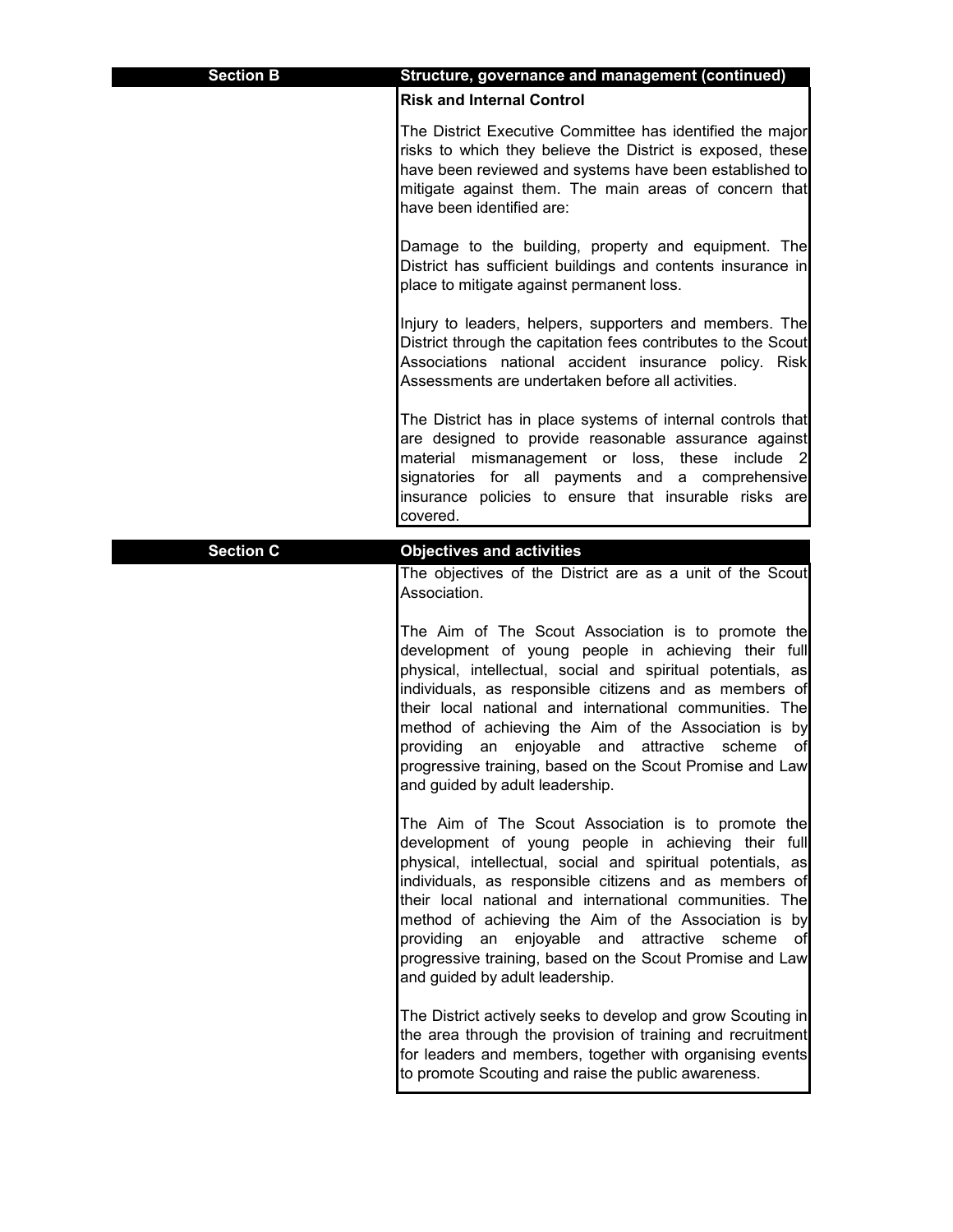| <b>Section C</b> | <b>Objectives and activities (continued)</b>                                                                                                                                                                                                                                                                                                                                       |
|------------------|------------------------------------------------------------------------------------------------------------------------------------------------------------------------------------------------------------------------------------------------------------------------------------------------------------------------------------------------------------------------------------|
|                  | During the year under review the District, along with all<br>Scouting in the UK, was impacted by the Covid-19<br>pandemic and activities were significantly restricted which<br>is reflected in the Income and Expenditure reported for the<br>year.                                                                                                                               |
|                  | Income from investments was also impacted as the District<br>Executive took the decision to support our tenant in the<br>short term to secure the long term benefits of the lease on<br>the Wagg Centre.                                                                                                                                                                           |
| <b>Section D</b> | <b>Financial Review</b>                                                                                                                                                                                                                                                                                                                                                            |
|                  | <b>Reserves Policy</b><br>The District's policy on reserves is to hold sufficient<br>resources to continue the charitable activities of the District<br>should income and fundraising activities fall short. The<br>District Executive Committee considers that the District<br>should hold a sum equivalent to 12 months running costs,<br>circa £40k in any normal trading year. |
|                  | The District held unrestricted reserves, excluding property<br>revaluations, of approximately £145k, against this at year<br>end. This is above the level required for operating<br>expenses. However this can be explained by the inclusion<br>of reserves in relation to District Explorer and Network<br>funds included in this total.                                          |

# **Section E Declaration**

The trustees declare that they have approved the trustees' report above

Signed on behalf of the charity's trustees

| Signature(s)                   | Nick Hills     | Marcus Williams        |
|--------------------------------|----------------|------------------------|
| Full name(s)                   | Nicholas Hills | <b>Marcus Williams</b> |
| Position (eg Secretary, Chair) | Chair          | Γreasurer              |
| Date                           | 5<br>-8        |                        |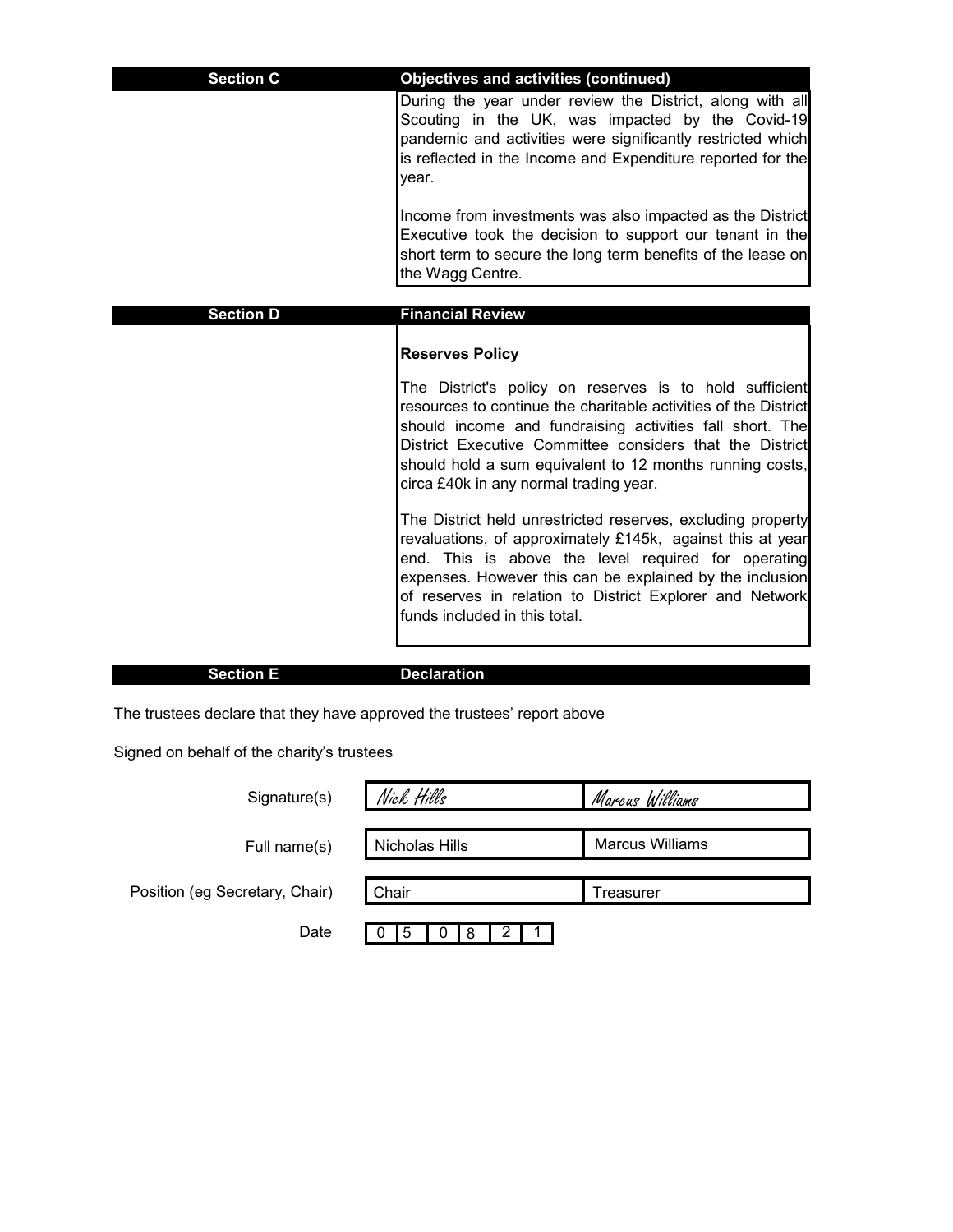#### **Independent examiner's report to the trustees of the East Grinstead District Scout Council**

I report on the accounts of the Trust for the year ended 31 March 2021, which are set out on pages 7 to 21.

Respective responsibilities of trustees and examiner

The charity's trustees are responsible for the preparation of the accounts. The charity's trustees consider that an audit is not required for this year under section 144(2) of the Charities Act 2011 (the 2011 Act) and that an independent examination is needed.

It is my responsibility to:

- examine the accounts under section 145 of the 2011 Act;
- to follow the procedures laid down in the general Directions given by the Charity Commission under section 145(5)(b) of the 2011 Act; and
- to state whether particular matters have come to my attention.

#### **Basis of independent examiner's report**

My examination was carried out in accordance with the general Directions given by the Charity Commission. An examination includes a review of the accounting records kept by the charity and a comparison of the accounts presented with those records. It also includes consideration of any unusual items or disclosures in the accounts, and seeking explanations from you as trustees concerning any such matters. The procedures undertaken do not provide all the evidence that would be required in an audit and consequently no opinion is given as to whether the accounts present a 'true and fair view' and the report is limited to those matters set out in the statement below.

#### **Independent examiner's statement**

In connection with my examination, no matter has come to my attention:

(1) which gives me reasonable cause to believe that in any material respect the requirements:

- to keep accounting records in accordance with section 130 of the 2011 Act; and

- to prepare accounts which accord with the accounting records and comply with the accounting requirements of the 2011 Act have not been met; or

(2) to which, in my opinion, attention should be drawn in order to enable a proper understanding of the accounts to be reached.

Signed: *Andy Smith* Name: Andrew Smith Address: 31 Locks Meadow, Dormansland, Surrey, RH7 6AW Date:4th.August 2021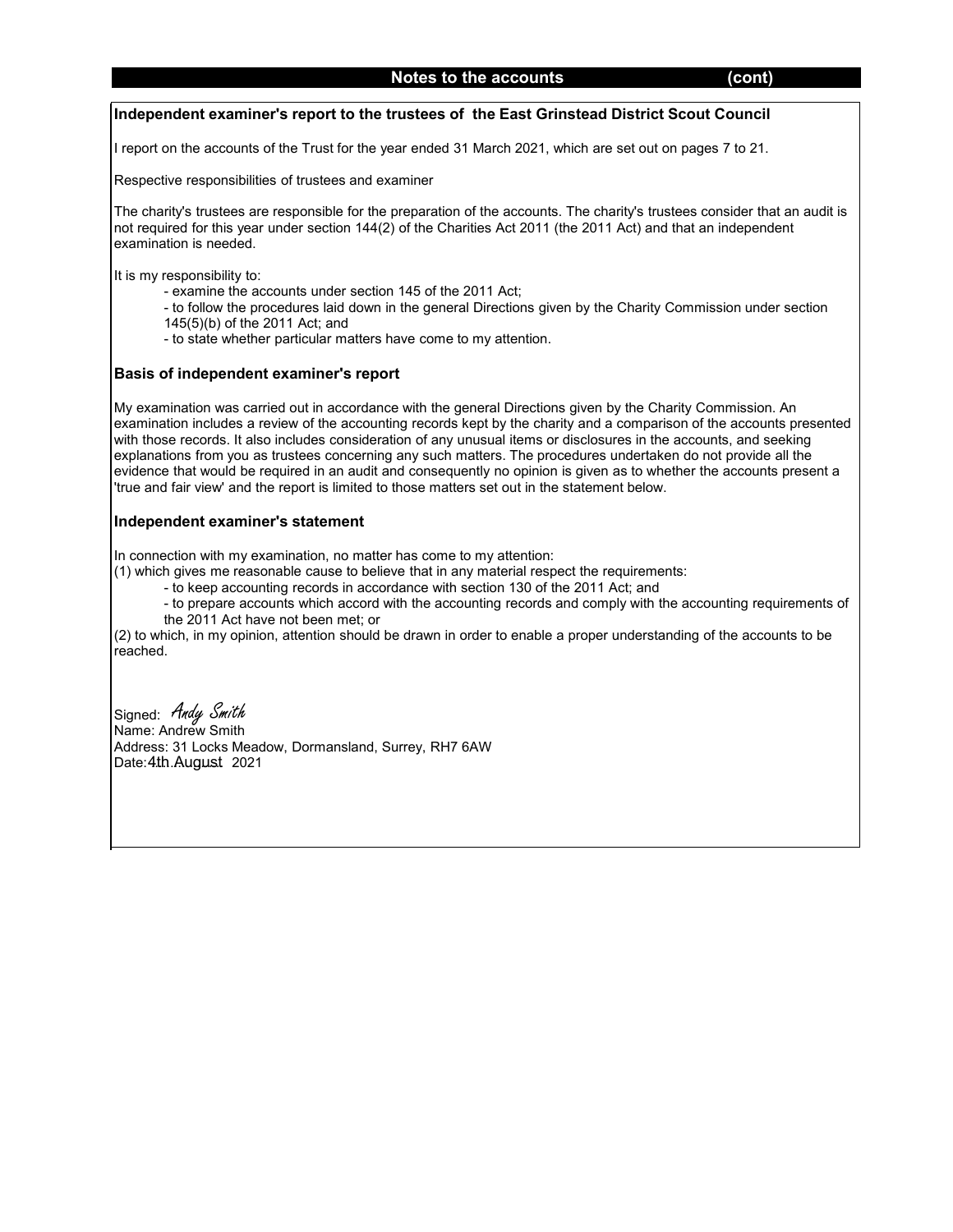# East Grinstead District Scout Council

# Financial statements for the year ending 31st March 2021

|                                                                              | <b>Statement of financial activities</b> |                              |                                       |                           |                |                  |
|------------------------------------------------------------------------------|------------------------------------------|------------------------------|---------------------------------------|---------------------------|----------------|------------------|
|                                                                              | Note                                     | <b>Unrestricted</b><br>funds | 2020/21<br><b>Restricted</b><br>funds | <b>Endowment</b><br>funds | Total          | 2019/20<br>Total |
| <b>Incoming resources</b>                                                    |                                          | £                            | £                                     | £                         | £              | £                |
| Incoming resources from generated funds                                      | 3                                        | 0                            | 0                                     | 0                         | 0              | 0                |
| Voluntary income                                                             | 3                                        | 15                           | 0                                     | 0                         | 15             | 2,812            |
| Activities for generating funds                                              | 3                                        | 400                          | $\overline{0}$                        | $\overline{0}$            | 400            | 9,441            |
| Investment income                                                            | 3                                        | 2,646                        | 0                                     | 0                         | 2,646          | 10,542           |
| Incoming resources from charitable activities                                | 3                                        | 6,987                        | 0                                     | 0                         | 6,987          | 32,843           |
| Other incoming resources                                                     | 3 & 15                                   | 0                            | $\overline{0}$                        | $\overline{0}$            | $\mathbf{0}$   | 0                |
| <b>Total incoming resources</b>                                              |                                          | 10,048                       | $\overline{0}$                        | 0                         | 10,048         | 55,638           |
| <b>Resources expended</b>                                                    |                                          |                              |                                       |                           |                |                  |
| <b>Costs of Generating Funds</b>                                             | $4 - 8$                                  | 0                            | 0                                     | 0                         | $\Omega$       | 0                |
| Costs of generating voluntary income                                         | $4 - 8$                                  | 2,494                        | $\overline{0}$                        | $\overline{0}$            | 2,494          | 5,165            |
| Fundraising trading costs                                                    | $4 - 8$                                  | 0                            | 0                                     | 0                         | 0              | 0                |
| Investment management costs                                                  | 4-8                                      | 0                            | 0                                     | 0                         | $\Omega$       | $\mathbf 0$      |
| <b>Charitable activities</b>                                                 | 4-8                                      | 8,093                        | 0                                     | 0                         | 8,093          | 46,876           |
| Governance costs                                                             | $4 - 8$                                  | (63)                         | 0                                     | 0                         | (63)           | 125              |
| Other resources expended                                                     | 4-8 & 15                                 | 0                            | $\overline{0}$                        | 0                         |                | $\Omega$         |
| <b>Total resources expended</b>                                              |                                          | 10,524                       | $\mathbf 0$                           | 0                         | 10,524         | 52,166           |
| Net incoming/(outgoing) resources<br>before transfers                        |                                          | (476)                        | 0                                     | 0                         | (476)          | 3,472            |
| Gross transfers between funds                                                |                                          | 0                            | 0                                     | 0                         | $\mathbf{0}$   | 0                |
| Net incoming/(outgoing) resources<br>before other recognised gains/(losses)  |                                          | (476)                        | $\mathbf 0$                           | $\mathbf 0$               | (476)          | 3,472            |
| Other recognised gains/(losses)                                              |                                          |                              |                                       |                           |                |                  |
| Gains and losses on revaluation of fixed<br>assets for the charity's own use |                                          | 0                            | 0                                     | $\overline{0}$            | $\overline{0}$ | 0                |
| Gains and losses on investment assets                                        |                                          | $\pmb{0}$                    | $\pmb{0}$                             | $\pmb{0}$                 | $\pmb{0}$      | 0                |
| <b>Net movement in funds</b>                                                 |                                          | (476)                        | $\mathbf 0$                           | $\mathbf 0$               | (476)          | 3,472            |
| <b>Total funds brought forward</b>                                           |                                          | 329,368                      | 0                                     | 3,204                     | 332,572        | 329,100          |
| <b>Total funds carried forward</b>                                           |                                          | 328,892                      | $\pmb{0}$                             | 3,204                     | 332,096        | 332,572          |
|                                                                              |                                          |                              |                                       |                           |                |                  |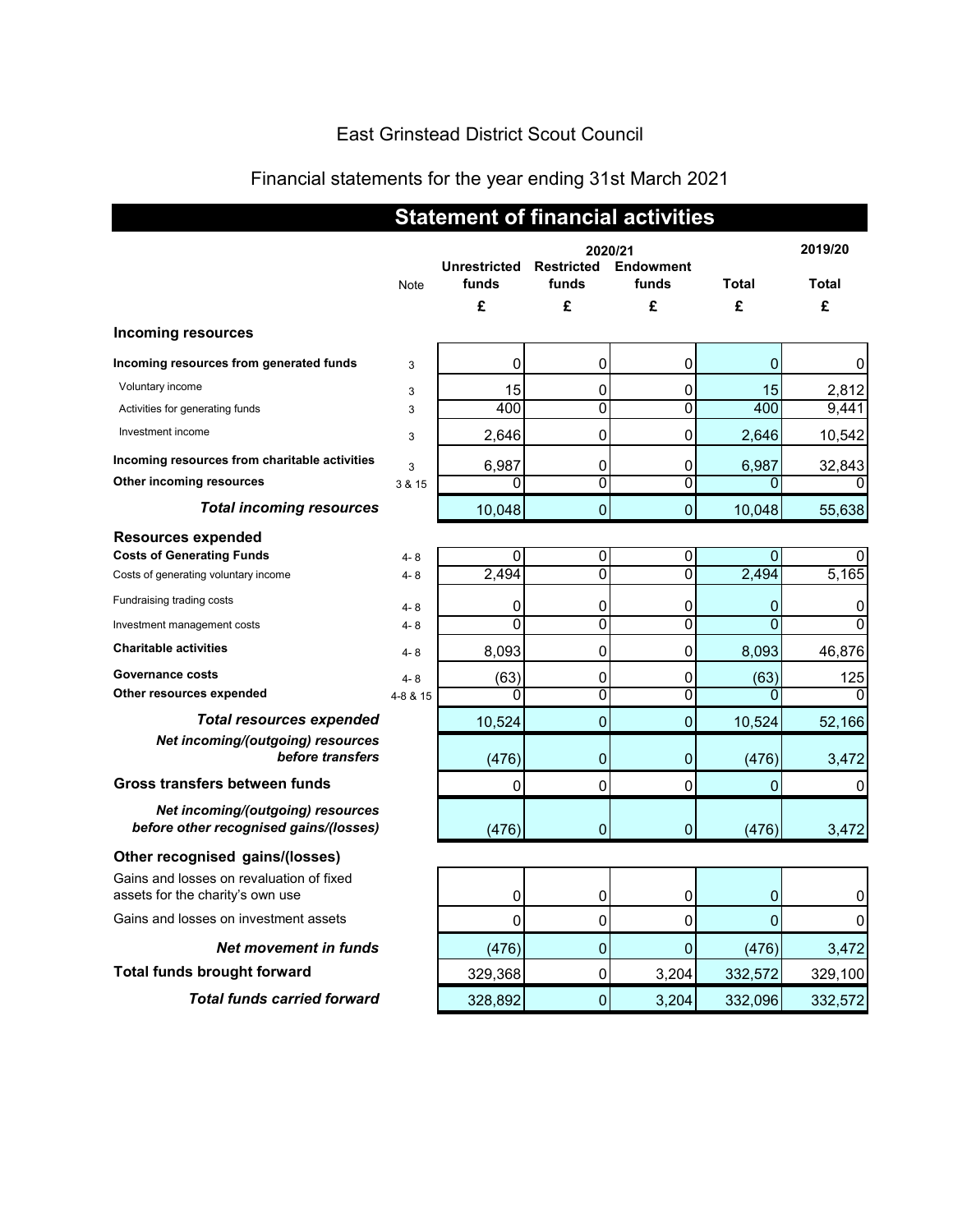# East Grinstead District Scout Council

# Financial statements for the year ending 31st March 2021

| <b>Balance sheet</b>                                                                              |      |                                   |                                 |                                |                    |            |
|---------------------------------------------------------------------------------------------------|------|-----------------------------------|---------------------------------|--------------------------------|--------------------|------------|
|                                                                                                   |      | <b>31st March 2021</b>            |                                 |                                | 31st March<br>2020 |            |
|                                                                                                   | Note | <b>Unrestricted</b><br>funds<br>£ | <b>Restricted</b><br>funds<br>£ | <b>Endowment</b><br>funds<br>£ | <b>Total</b><br>£  | Total<br>£ |
| <b>Fixed assets</b>                                                                               |      |                                   |                                 |                                |                    |            |
| <b>Tangible assets</b>                                                                            | 9    | $\blacksquare$                    | $\blacksquare$                  | $\blacksquare$                 | ÷,                 |            |
| <b>Other fixed assets</b>                                                                         |      |                                   | ٠                               | ٠                              |                    |            |
| <b>Investments</b>                                                                                | 10   | 187,500                           | $\overline{\phantom{a}}$        | $\overline{\phantom{0}}$       | 187,500            | 187,500    |
| <b>Total fixed assets</b>                                                                         |      | 187,500                           | ٠                               | ٠                              | 187,500            | 187,500    |
| <b>Current assets</b>                                                                             |      |                                   |                                 |                                |                    |            |
| Stock and work in progress                                                                        |      | 1,822                             | $\blacksquare$                  | $\blacksquare$                 | 1,822              | 1,758      |
| <b>Debtors</b>                                                                                    | 11   | 4,641                             |                                 |                                | 4,641              | 3,968      |
| (Short term) investments                                                                          | 12   | 82,296                            | $\blacksquare$                  | $\blacksquare$                 | 82,296             | 82,275     |
| Cash at bank and in hand                                                                          | 13   | 56,337                            | $\blacksquare$                  | $\blacksquare$                 | 56,337             | 92,029     |
| <b>Total current assets</b>                                                                       |      | 145,096                           | $\overline{\phantom{a}}$        | ٠                              | 145,096            | 180,030    |
| <b>Creditors: amounts falling due within</b><br>one year                                          | 14   | 500                               |                                 |                                | 500                | 34,958     |
| <b>Net current assets/(liabilities)</b>                                                           |      | 144,596                           | ٠                               | ٠                              | 144,596            | 145,072    |
| <b>Total assets less current liabilities</b>                                                      |      | 332,096                           | $\qquad \qquad \blacksquare$    | ٠                              | 332,096            | 332,572    |
| <b>Creditors: amounts falling due after</b><br>one year<br>Provisions for liabilities and charges | 14   | $\overline{a}$                    |                                 | $\overline{a}$                 | ٠<br>L.            |            |
|                                                                                                   |      |                                   |                                 |                                |                    |            |
| <b>Net assets</b>                                                                                 |      | 332,096                           | ٠                               |                                | 332,096            | 332,572    |
| <b>Funds of the Charity</b>                                                                       |      |                                   |                                 |                                |                    |            |
| <b>Unrestricted funds</b>                                                                         |      | 328,892                           | $\overline{a}$                  | ٠                              | 328,892            | 329,368    |
| <b>Restricted income funds</b>                                                                    | 15   |                                   | 150                             |                                | 150                | 150        |
| <b>Endowment funds</b>                                                                            | 15   | $\overline{\phantom{m}}$          | $\overline{\phantom{a}}$        | 3,054                          | 3,054              | 3,054      |
|                                                                                                   |      |                                   |                                 |                                |                    |            |
| <b>Total funds</b>                                                                                |      | 328,892                           | 150                             | 3,054                          | 332,096            | 332,572    |

The financial statements were approved by the Trustees on  $\rm{{5th} \; August}_{2021}$  and signed on their behalf by

| Signature       | <b>Print Name</b>      |  |  |
|-----------------|------------------------|--|--|
| Nick Hills      | Nicholas Hills         |  |  |
| Marcus Williams | <b>Marcus Williams</b> |  |  |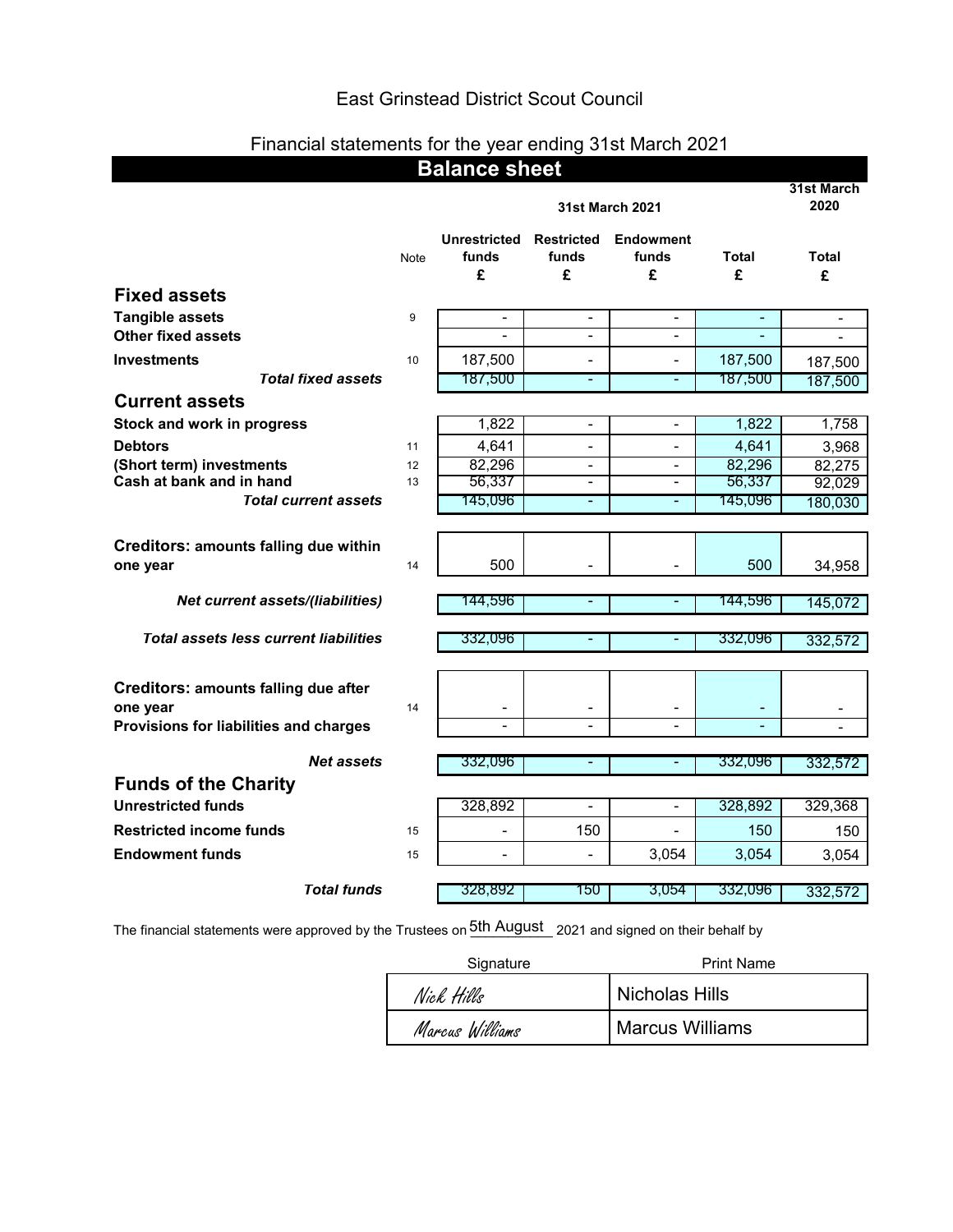#### **Note 1 Basis of preparation**

#### **1.1 Basis of accounting**

These accounts have been prepared on the basis of historic cost (except that investments are shown at market value) in accordance with:

- Accounting and Reporting by Charities Statement of Recommended Practice (SORP 2005);
- and with Accounting Standards
- and with the Charities Act 1993.

#### **1.2 Change in basis of accounting**

There has been no change to the accounting policies (valuation rules and methods of accounting) since last year.

#### **1.3 Changes to previous accounts**

No changes have been made to accounts for previous years.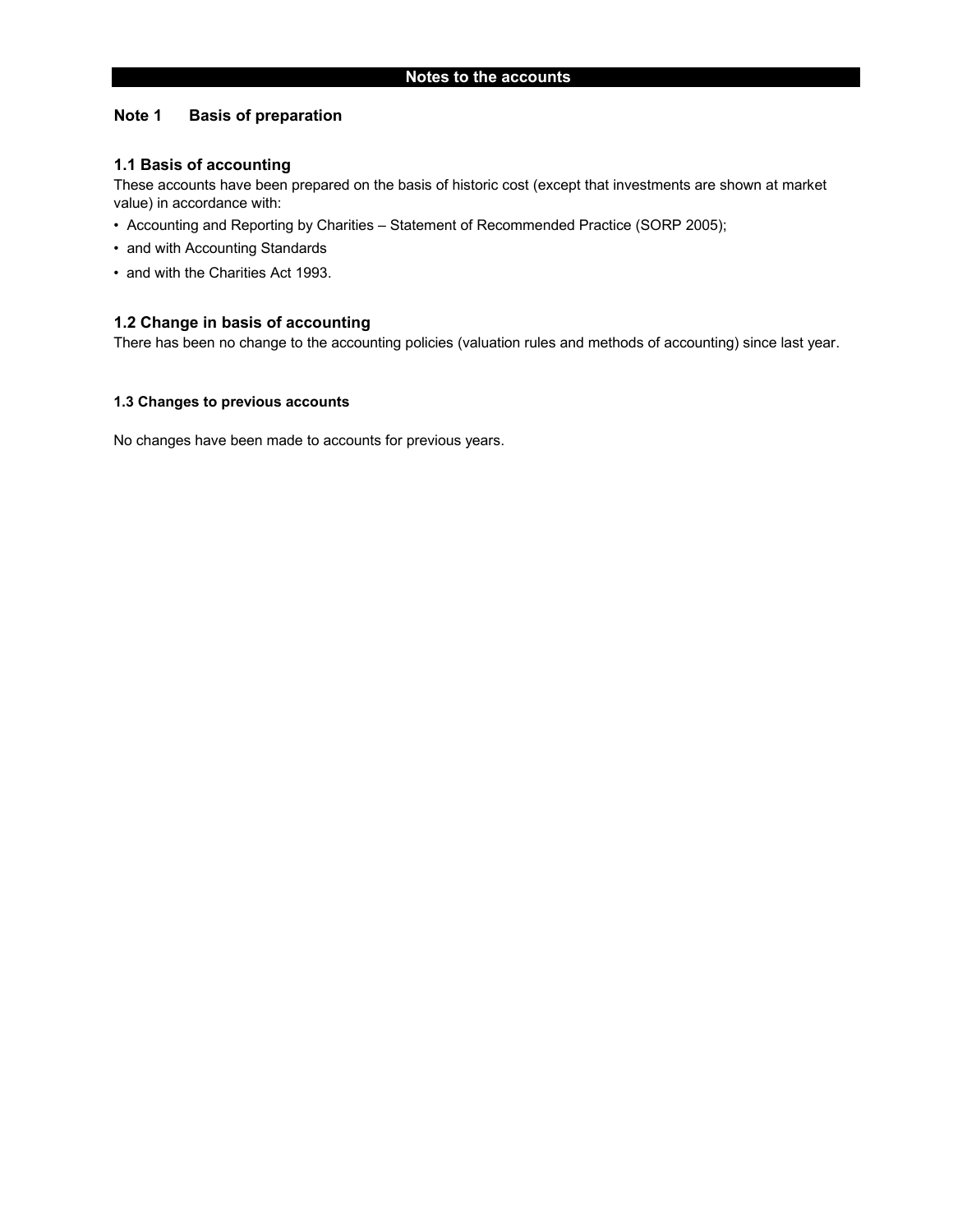| Note 2                                                                         | <b>Accounting policies</b>                                                                                                                                                                                                                                                                                                                                                                  |  |  |  |  |
|--------------------------------------------------------------------------------|---------------------------------------------------------------------------------------------------------------------------------------------------------------------------------------------------------------------------------------------------------------------------------------------------------------------------------------------------------------------------------------------|--|--|--|--|
| <b>INCOMING RESOURCES</b>                                                      |                                                                                                                                                                                                                                                                                                                                                                                             |  |  |  |  |
| <b>Recognition of incoming</b><br>resources<br><b>Membership subscriptions</b> | These are included in the Statement of Financial Activities (SoFA) when:<br>the charity becomes entitled to the resources;<br>the trustees are virtually certain they will receive the resources; and<br>$\bullet$<br>the monetary value can be measured with sufficient reliability.<br>$\bullet$<br>Memberships subscription collected on behalf of other parts of the Scout Movement are |  |  |  |  |
|                                                                                | reported in the SoFA net of any amount paid out. This is because these subscription are in<br>effect held as agents before being paid out.                                                                                                                                                                                                                                                  |  |  |  |  |
| Incoming resources with<br>related expenditure                                 | Where incoming resources have related expenditure (as with fundraising or contract income)<br>the incoming resources and related expenditure are reported gross in the SoFA.                                                                                                                                                                                                                |  |  |  |  |
| <b>Grants and donations</b>                                                    | Grants and donations are only included in the SoFA when the charity has unconditional<br>entitlement to the resources.                                                                                                                                                                                                                                                                      |  |  |  |  |
| Tax reclaims on donations<br>and gifts                                         | Incoming resources from tax reclaims are included in the SoFA at the same time as the gift to<br>which they relate.                                                                                                                                                                                                                                                                         |  |  |  |  |
| <b>Contractual income and</b><br>performance related grants                    | This is only included in the SoFA once the related goods or services have been delivered.                                                                                                                                                                                                                                                                                                   |  |  |  |  |
| Gifts in kind                                                                  | Gifts in kind are accounted for at a reasonable estimate of their value to the charity or the<br>amount actually realised.                                                                                                                                                                                                                                                                  |  |  |  |  |
|                                                                                | Gifts in kind for sale or distribution are included in the accounts as gifts only when sold or<br>distributed by the charity.                                                                                                                                                                                                                                                               |  |  |  |  |
|                                                                                | Gifts in kind for use by the charity are included in the SoFA as incoming resources when<br>receivable.                                                                                                                                                                                                                                                                                     |  |  |  |  |
| Donated services and<br>facilities                                             | These are only included in incoming resources (with an equivalent amount in resources<br>expended) where the benefit to the charity is reasonably quantifiable, measurable and<br>material. The value placed on these resources is the estimated value to the charity of the<br>service or facility received.                                                                               |  |  |  |  |
| <b>Volunteer help</b>                                                          | The value of any voluntary help received is not included in the accounts but is described in the<br>trustees' annual report.                                                                                                                                                                                                                                                                |  |  |  |  |
| <b>Investment income</b>                                                       | This is included in the accounts when receivable.                                                                                                                                                                                                                                                                                                                                           |  |  |  |  |
|                                                                                | Investment gains and losses This includes any gain or loss on the sale of investments and any gain or loss resulting from<br>revaluing investments to market value at the end of the year.                                                                                                                                                                                                  |  |  |  |  |
| <b>EXPENDITURE AND LIABILITIES</b>                                             |                                                                                                                                                                                                                                                                                                                                                                                             |  |  |  |  |
| <b>Liability recognition</b>                                                   | Liabilities are recognised as soon as there is a legal or constructive obligation committing the<br>charity to pay out resources.                                                                                                                                                                                                                                                           |  |  |  |  |
| <b>Governance costs</b>                                                        | Include costs of the preparation and examination of statutory accounts, the costs of trustee<br>meetings and cost of any legal advice to trustees on governance or constitutional matters.                                                                                                                                                                                                  |  |  |  |  |

**Grants with performance conditions** Where the charity gives a grant with conditions for its payment being a specific level of service or output to be provided, such grants are only recognised in the SoFA once the recipient of the grant has provided the specified service or output.

**Grants payable without performance conditions** These are only recognised in the accounts when a commitment has been made and there are no conditions to be met relating to the grant which remain in the control of the charity. **Support Costs** Support costs include central functions and have been allocated to activity cost categories on a basis consistent with the use of resources, eg allocating property costs by floor areas, or per capita, staff costs by the time spent and other costs by their usage.

### **ASSETS**

| by charity         | <b>Tangible fixed assets for use</b> These are capitalised if they can be used for more than one year, and cost at least £X. They<br>are valued at cost or a reasonable value on receipt. |
|--------------------|-------------------------------------------------------------------------------------------------------------------------------------------------------------------------------------------|
| <b>Investments</b> | Investments quoted on a recognised stock exchange are valued at market value at the year<br>end. Other investment assets are included at trustees' best estimate of market value.         |
|                    | <b>Stocks and work in progress</b> These are valued at the lower of cost or market value.                                                                                                 |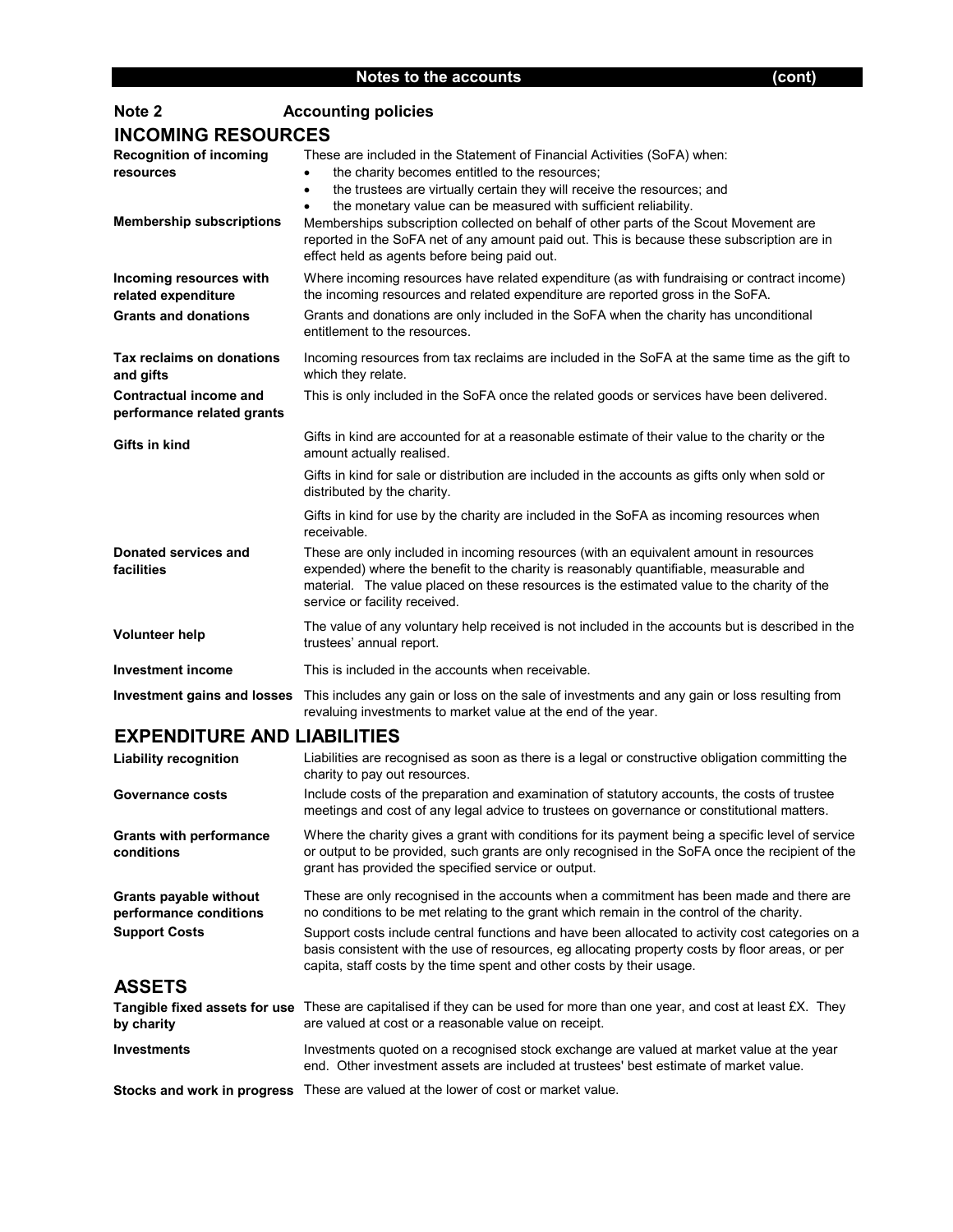| Note 3                                          | Analysis of incoming resources         |              |           |           |
|-------------------------------------------------|----------------------------------------|--------------|-----------|-----------|
|                                                 |                                        |              | 2020/21   | 2019/20   |
|                                                 | <b>Analysis</b>                        |              | £         | £         |
| <b>Voluntary income</b>                         | Membership subscriptions               |              | 28,729    | 34,669    |
|                                                 | Less: Membership subscriptions paid to |              |           |           |
|                                                 | HQ/County                              |              | (28, 714) | (31, 857) |
|                                                 | Net membership subscriptions retained  |              | 15        | 2,812     |
|                                                 |                                        | <b>Total</b> | 15        | 2,812     |
|                                                 |                                        |              |           |           |
| Activities for generating funds Jamboree Income |                                        |              | 400       | 9,238     |
|                                                 | Others                                 |              | 0         | 203       |
|                                                 |                                        | <b>Total</b> | 400       | 9,441     |
|                                                 |                                        |              |           |           |
| <b>Investment income</b>                        | <b>Bank Interest</b>                   |              | 21        | 42        |
|                                                 | <b>Property Rents</b>                  |              | 2,625     | 10,500    |
|                                                 |                                        | <b>Total</b> | 2,646     | 10,542    |
|                                                 |                                        |              |           |           |
| Incoming resources from                         | <b>Badge and Shop Sales</b>            |              | 725       | 2,612     |
| charitable activities                           | Youth programme and activities         |              | 6,174     | 29,471    |
|                                                 | Training                               |              | 0         | 60        |
|                                                 | Miscellaneous income                   |              | 88        | 700       |
|                                                 |                                        | <b>Total</b> | 6,987     | 32,843    |
|                                                 |                                        |              |           |           |
|                                                 |                                        | <b>Total</b> | 10,048    | 55,638    |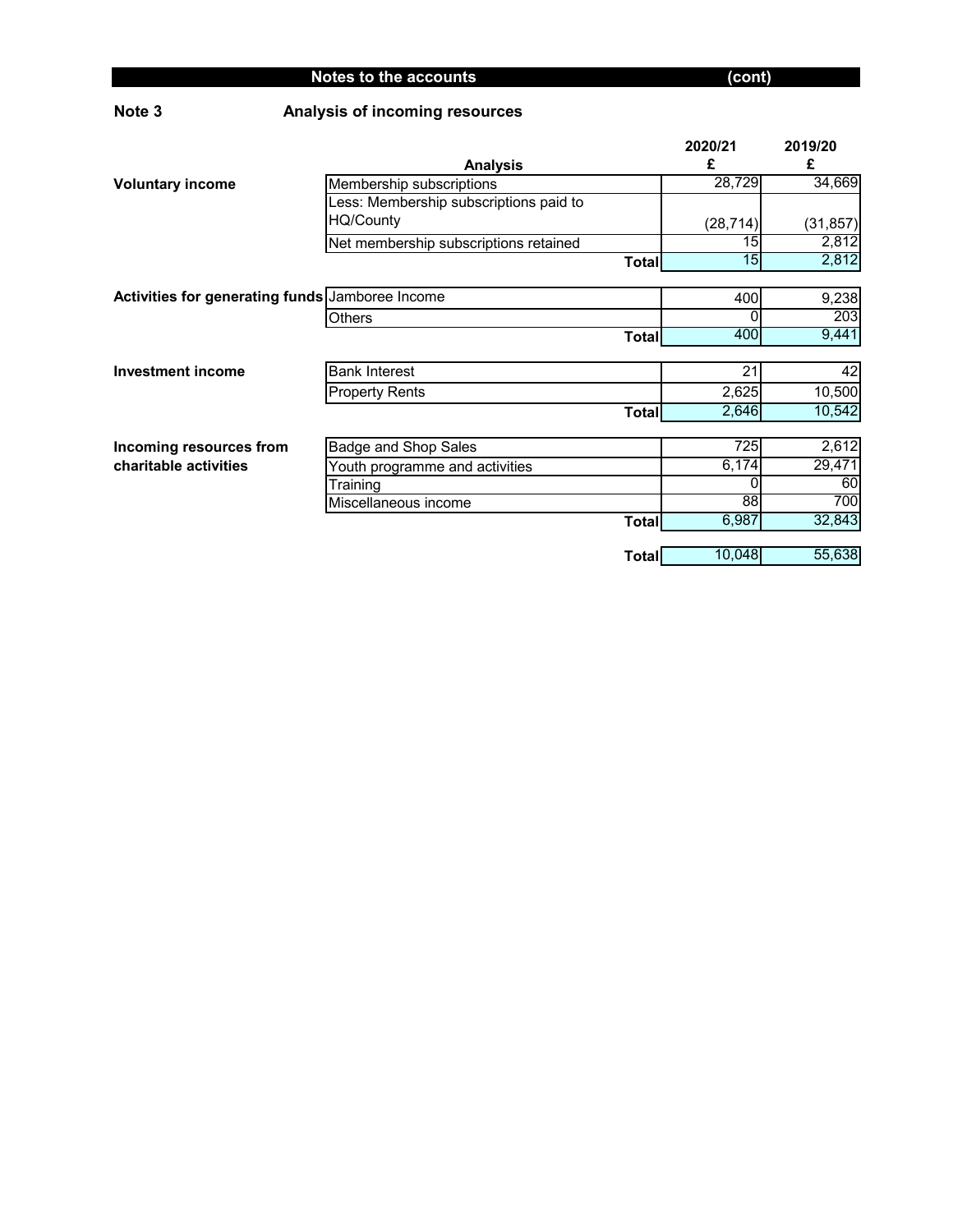# **Note 4 Analysis of resources expended**

|                              |                                |              | 2020/21<br>£ | 2019/20<br>£ |
|------------------------------|--------------------------------|--------------|--------------|--------------|
| <b>Costs of generating</b>   | Support costs                  |              | 2,494        | 4,839        |
| voluntary income             | Training costs                 |              | 0            | 326          |
|                              |                                | <b>Total</b> | 2,494        | 5,165        |
|                              |                                |              |              |              |
| <b>Charitable activities</b> | Youth programme and activities |              | 7,464        | 33,703       |
|                              | <b>Badge and Shop Costs</b>    |              | 617          | 3,259        |
|                              | Jamboree Expenses              |              | O            | 9,674        |
|                              | Miscellaneous                  |              | 12           | 240          |
|                              |                                | <b>Total</b> | 8,093        | 46,876       |
|                              |                                |              |              |              |
| Governance costs             | <b>Trustees Expenses</b>       |              | 0            | 0            |
|                              | Movement in Stock Provision    |              | (63)         | 125          |
|                              |                                | <b>Total</b> | (63)         | 125          |
|                              |                                |              |              |              |
|                              |                                | <b>Total</b> | 10,524       | 52,166       |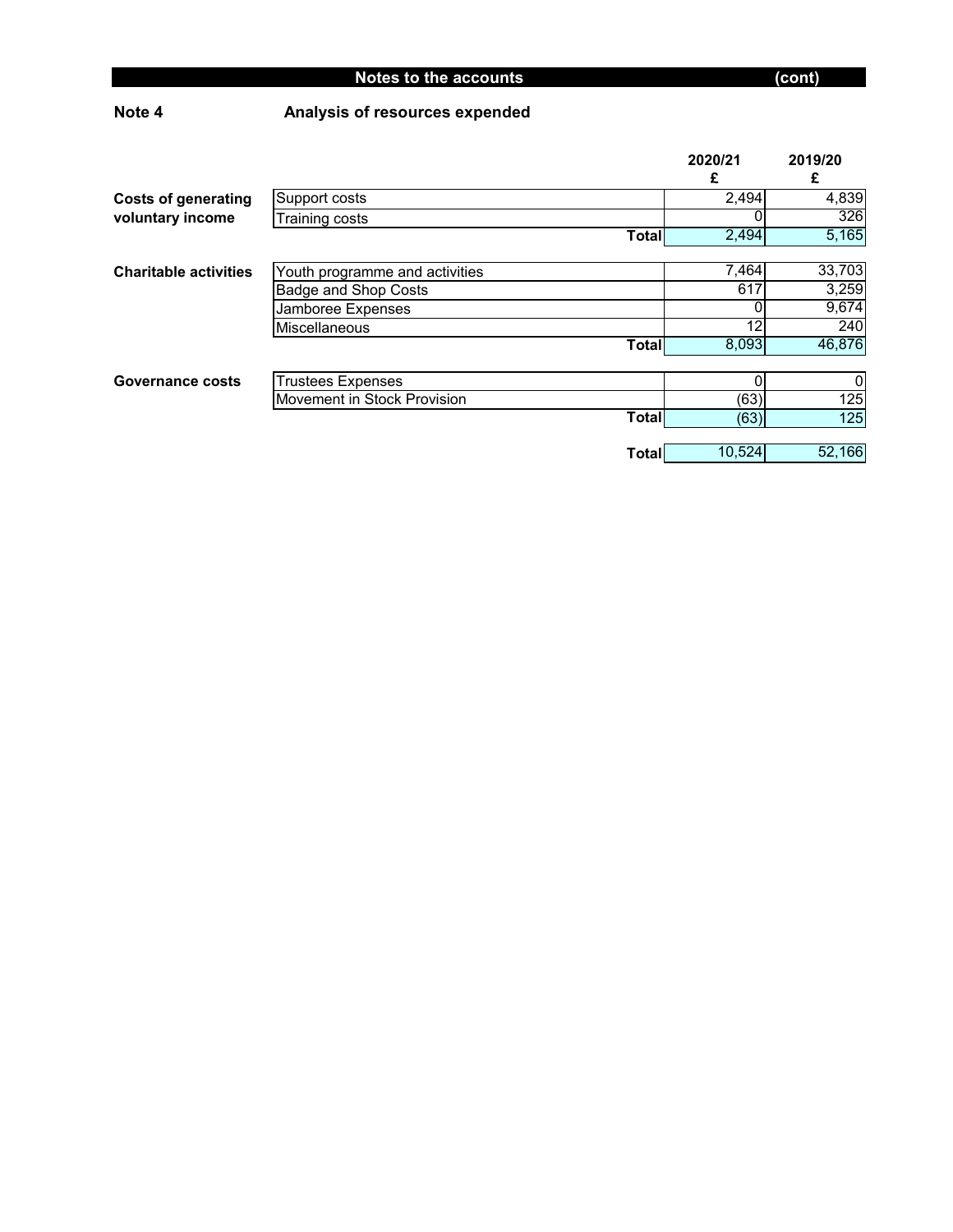#### **Note 5 Support Costs**

Support costs have been analysed as follows:

|                              | <b>Fundraising activity</b> | <b>Charitable Activity</b> | <b>Governance Activity</b> | <b>Total Cost</b> |
|------------------------------|-----------------------------|----------------------------|----------------------------|-------------------|
| Administrative Support Costs |                             | 2.494                      |                            | 2,494             |
|                              |                             |                            | -                          |                   |
| Total                        |                             | 2,494                      | $\overline{\phantom{a}}$   | 2,494             |

#### **Note 6 Expenses and fees**

#### **6.1 Trustee expenses**

The total amount of payments or reimbursement of out-of-pocket expenses made to trustees or to third parties for expenses incurred by trustees was as follows:

|                                           | 2020/21                                                                                                                 | 2019/20 |
|-------------------------------------------|-------------------------------------------------------------------------------------------------------------------------|---------|
| Number of trustees who were paid expenses | 0                                                                                                                       |         |
| Nature of the expenses                    | <b>Reimbursement for expenses directly</b><br>incurred in relation to fulfilling the role<br>of Trustees of the Charity |         |
| <b>Total amount paid</b>                  | £0                                                                                                                      | £O      |

#### **6.2 Auditor/Independent Examiner fees**

The following fees were paid for the statutory external scrutiny of accounts and other services provided by the auditor/independent examiner:

|                                                                     | 2020/21    | 2019/20    |
|---------------------------------------------------------------------|------------|------------|
|                                                                     |            |            |
| Auditors'/Independent examiner's fees for reporting on the accounts | <b>NIL</b> | <b>NIL</b> |
| Other fees - advice, consultancy, accountancy services              | <b>NIL</b> | <b>NIL</b> |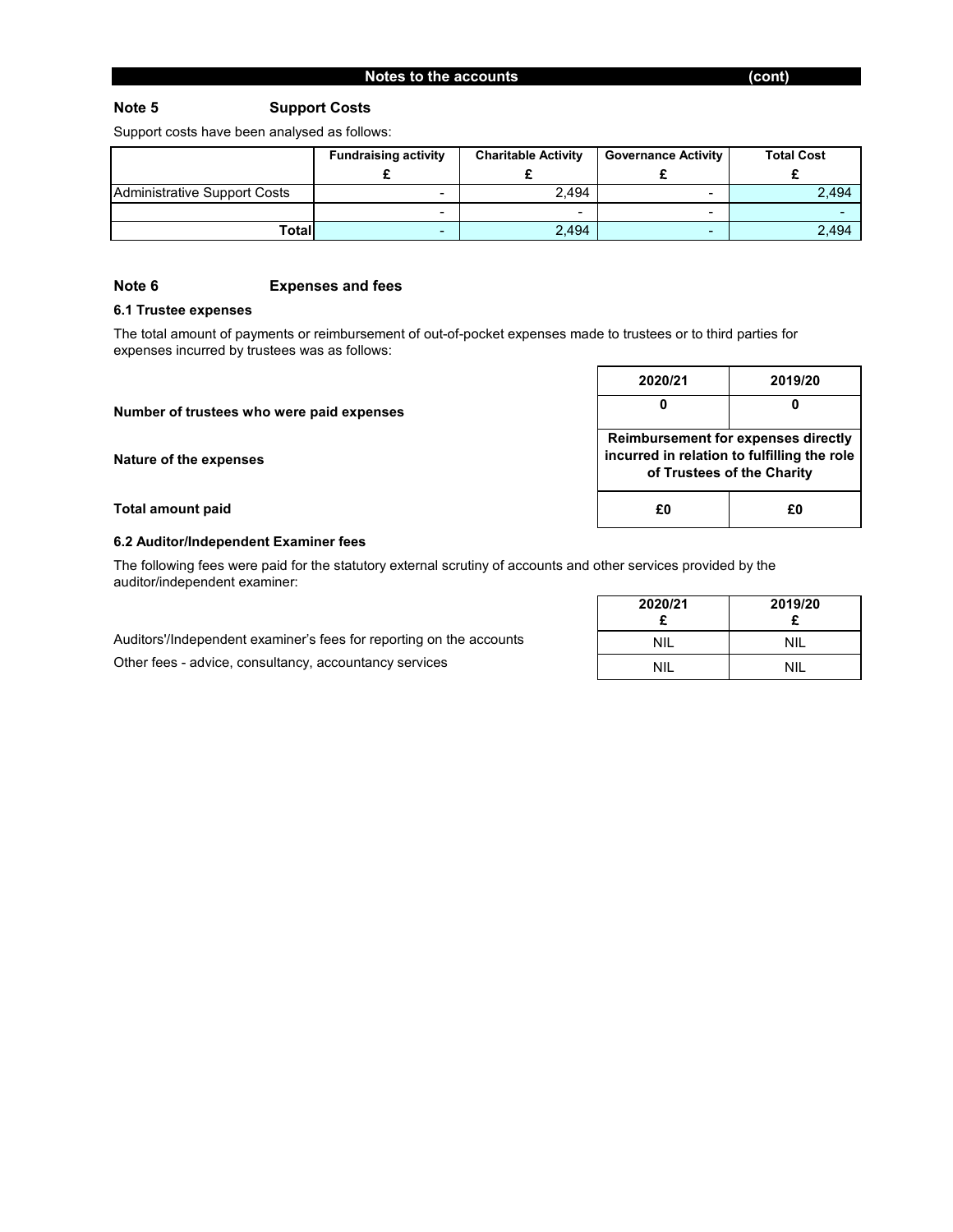| Notes to the accounts | (cont) |
|-----------------------|--------|
|                       |        |

### **Note 7 Paid employees**

**7.1 Staff Costs**

|                                                                  |                   | 2020/21       | 2019/20       |
|------------------------------------------------------------------|-------------------|---------------|---------------|
|                                                                  |                   |               |               |
| Gross wages, salaries and benefits in kind                       |                   |               |               |
| <b>Employer's National Insurance costs</b>                       |                   |               |               |
| <b>Pension costs</b>                                             |                   | -             |               |
|                                                                  | Total staff costs | <b>NIL</b>    | <b>NIL</b>    |
|                                                                  |                   |               |               |
|                                                                  |                   | 2020/21       | 2019/20       |
| 7.2 Average number of full-time equivalent employees in the year |                   | <b>Number</b> | <b>Number</b> |
| The parts of the charity in which the                            |                   |               |               |
| employees work                                                   |                   |               |               |
|                                                                  | Total             | <b>NIL</b>    | <b>NIL</b>    |

**7.3 Defined contribution pension scheme**

| <b>Brief details of the scheme</b>                          | N/A |            |            |
|-------------------------------------------------------------|-----|------------|------------|
|                                                             |     |            |            |
|                                                             |     |            |            |
|                                                             |     | 2020/21    | 2019/20    |
|                                                             |     | £          | £          |
| The costs of the scheme to the charity for the year         |     | <b>NIL</b> | <b>NIL</b> |
| The amount of any contributions outstanding at the year end |     | <b>NIL</b> | <b>NIL</b> |
| The amount of any contributions prepaid at the year end     |     | <b>NIL</b> | <b>NIL</b> |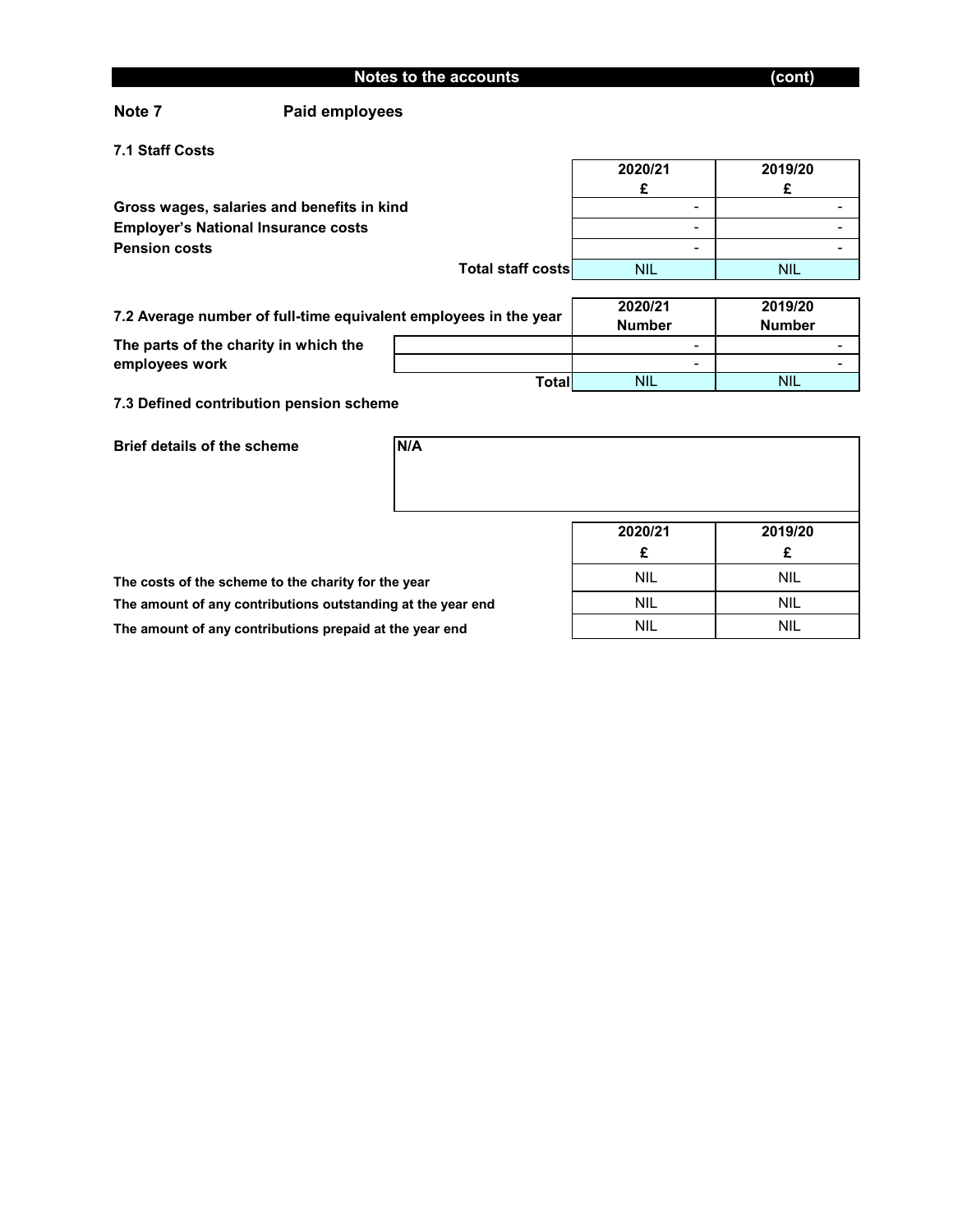### **Note 8 Grantmaking**

The charity made the following material grants and donations during the year

## **8.1 Total value of grants**

|                               | <b>Grants to</b> | <b>Grants to</b> |
|-------------------------------|------------------|------------------|
|                               | institutions     | individuals      |
| Purpose for which grants made | Total amount £   | Total amount £   |
| Support for youth activities  |                  |                  |
| <b>Other</b>                  | 1.000            |                  |
| <b>Total</b>                  | 1,000            |                  |

#### **8.2 Grants made to institutions**

The charity made the following material grants to institutions.

| <b>Names of institutions</b>   | <b>Purpose</b>                      | <b>Total amount of</b><br>grants paid £ |
|--------------------------------|-------------------------------------|-----------------------------------------|
| 1st Forest Row Scout Group     | Grant for Covid-19 materials        | 250                                     |
| 1st East Grinstead Scout Group | Grant for Covid-19 materials        | 250                                     |
| 1st Copthorne Scout Group      | <b>Grant for Covid-19 materials</b> | 250                                     |
| 6th East Grinstead Scout Group | Grant for Covid-19 materials        | 250                                     |
|                                |                                     |                                         |
|                                | <b>Total grants to institutions</b> | 1,000                                   |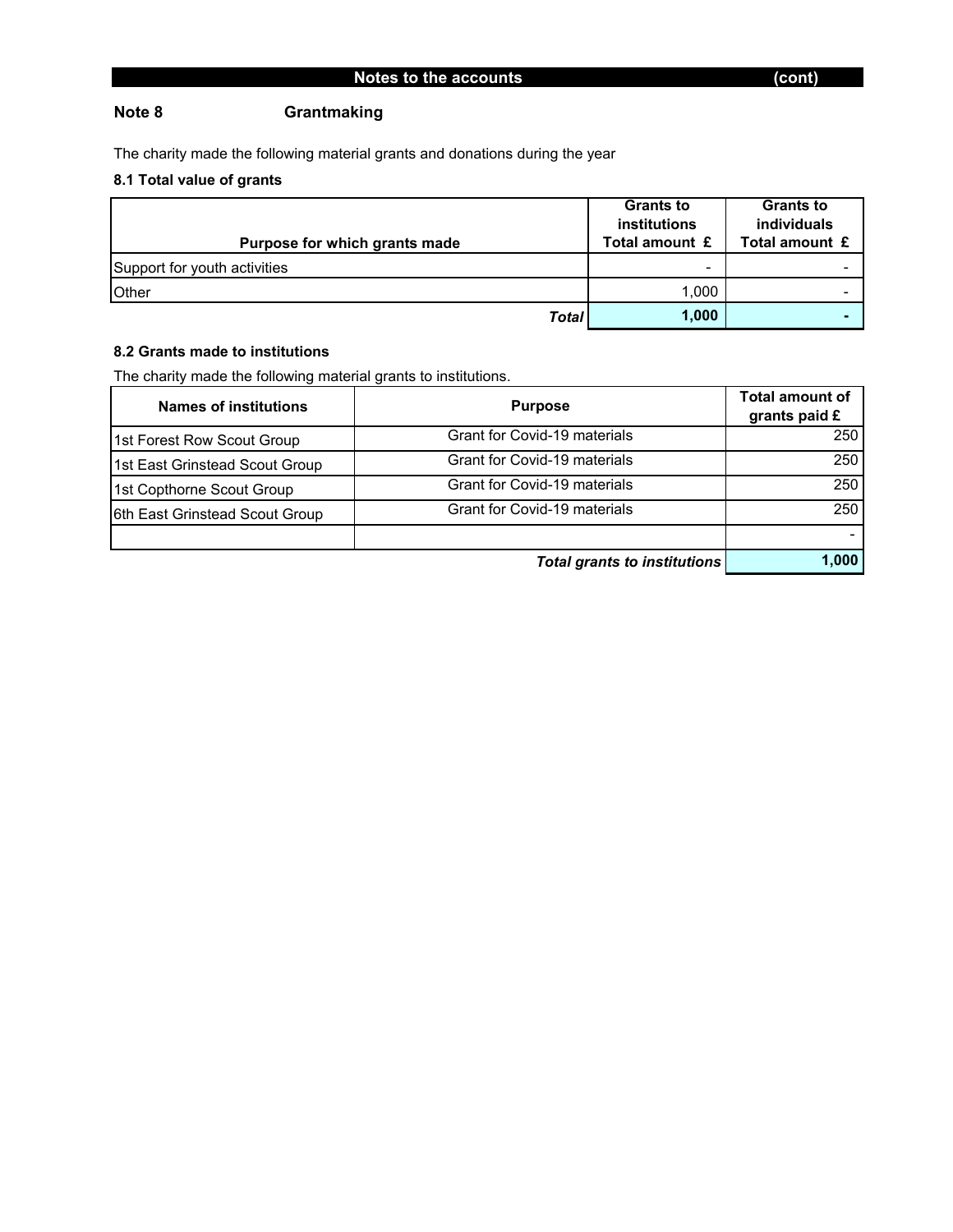### **Note 9 Tangible fixed assets**

**9.1 Cost or valuation**

|                                | Land &<br><b>Buildings</b> | <b>Motor Vehicles</b> | Furniture,<br><b>Fittings and</b><br><b>Office</b><br><b>Equipment</b> | <b>Scouting</b><br><b>Equipment etc</b> | <b>Total</b> |
|--------------------------------|----------------------------|-----------------------|------------------------------------------------------------------------|-----------------------------------------|--------------|
|                                | £                          | £                     |                                                                        |                                         |              |
| Balance brought forward        |                            |                       | -                                                                      | -                                       |              |
| <b>Additions</b>               | $\overline{\phantom{0}}$   |                       | -                                                                      | Ξ.                                      |              |
| <b>Revaluations</b>            |                            |                       | $\blacksquare$                                                         | ۰                                       |              |
| Disposals                      |                            |                       |                                                                        | $\blacksquare$                          |              |
| Transfers                      |                            |                       |                                                                        |                                         |              |
| <b>Balance carried forward</b> | -                          |                       |                                                                        | ۰                                       |              |

#### **9.2 Accumulated depreciation and impairment provisions**

Depreciation is provided on the above assets at the following rates:

| <b>Basis</b>                                          | Straight<br>Line/Reducing<br><b>Balance</b> | Straight<br>Line/Reducing<br><b>Balance</b> | Straight<br>Line/Reducing<br><b>Balance</b>                            | Straight<br>Line/Reducing<br><b>Balance</b> |              |
|-------------------------------------------------------|---------------------------------------------|---------------------------------------------|------------------------------------------------------------------------|---------------------------------------------|--------------|
| Rate                                                  | 0%                                          | 25%                                         | 25%                                                                    | 25%                                         |              |
|                                                       | Land &<br><b>Buildings</b>                  | <b>Motor Vehicles</b>                       | Furniture,<br><b>Fittings and</b><br><b>Office</b><br><b>Equipment</b> | <b>Scouting</b><br><b>Equipment etc</b>     | <b>Total</b> |
|                                                       | £                                           | £                                           | £                                                                      | £                                           | £            |
| Balance brought forward                               |                                             |                                             |                                                                        | $\blacksquare$                              |              |
| Depreciation charge for year<br>Impairment provisions |                                             |                                             | -                                                                      | -<br>-                                      |              |
| <b>Revaluations</b>                                   | $\overline{\phantom{0}}$                    |                                             |                                                                        | $\blacksquare$                              |              |
| <b>Disposals</b>                                      |                                             |                                             | -                                                                      | $\blacksquare$                              |              |
| Transfers                                             | $\blacksquare$                              |                                             | -                                                                      | $\overline{\phantom{a}}$                    |              |
| <b>Balance carried forward</b>                        | <b>NIL</b>                                  | <b>NIL</b>                                  | <b>NIL</b>                                                             | <b>NIL</b>                                  | <b>NIL</b>   |

#### **9.3 Net book value**

| Brought forward | $\overline{\phantom{a}}$ |   | -                        |   |  |
|-----------------|--------------------------|---|--------------------------|---|--|
| Carried forward | $\sim$                   | - | $\overline{\phantom{a}}$ | - |  |
|                 |                          |   |                          |   |  |

#### **9.4 Revaluation**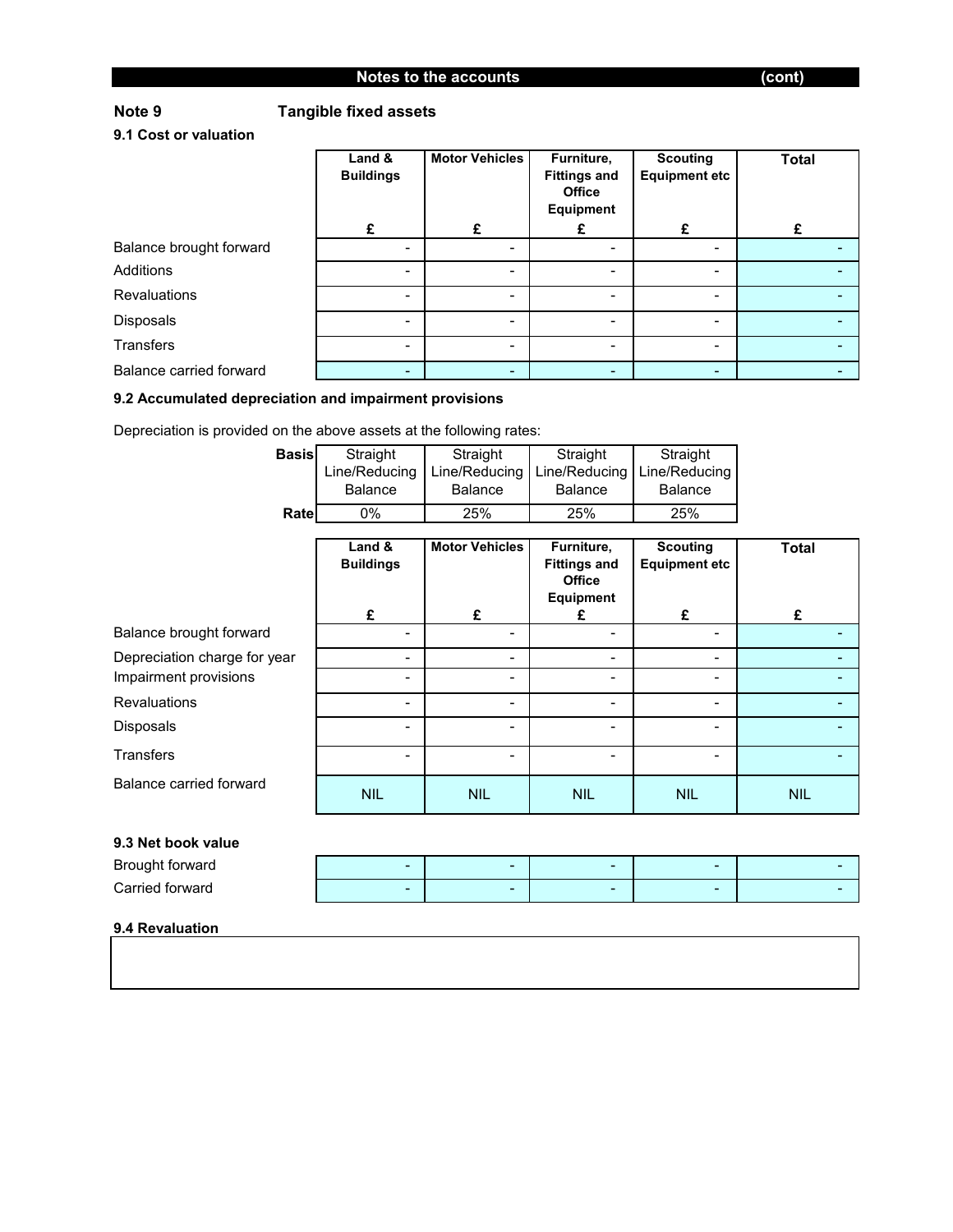### **Note 10 Investment assets**

#### **10.1 Fixed assets investments**

| Carrying (market) value at beginning of year | 85,000  |
|----------------------------------------------|---------|
| <b>Add:</b> additions to investments at cost |         |
| <b>Less:</b> disposals at carrying value     |         |
| Add/(deduct): net gain/(loss) on revaluation | 102.500 |
| Carrying (market) value at end of year       | 187.500 |

| <b>Analysis of investments</b>                                                                                                                                                  | 10.2<br>Market value at<br>year end | 10.3<br>Income from<br>investments for<br>the year |
|---------------------------------------------------------------------------------------------------------------------------------------------------------------------------------|-------------------------------------|----------------------------------------------------|
|                                                                                                                                                                                 | £                                   | £                                                  |
| <b>Investment properties</b>                                                                                                                                                    | 187,500                             |                                                    |
| Investments listed on a recognised stock exchange or held in common<br>investment funds, open ended investment companies, unit trusts or other<br>collective investment schemes |                                     |                                                    |
| Investments in subsidiary or connected undertakings and companies                                                                                                               |                                     |                                                    |
| Securities not listed on a recognised Stock Exchange                                                                                                                            |                                     |                                                    |
| Cash held as part of the investment portfolio                                                                                                                                   |                                     |                                                    |
| Other investments                                                                                                                                                               |                                     |                                                    |
| Total                                                                                                                                                                           | 187,500                             |                                                    |

#### **10.4 Material investment holdings**

**Material Investments (more than 5 per cent of the value of the charity's total investments) were:** 

**Investment held Market Value** The last formal valuation of the property was undertaken in 2019 where a freehold value of £187,500 was placed thereon, and a Property Revaluation Reserve of £181,000 established. The Trustees are of the opinion that, given the continual maintenance undertaken by the Tenant, the value has not diminished since that date. Portland Hall, Portland Road, East Grinstead

**£**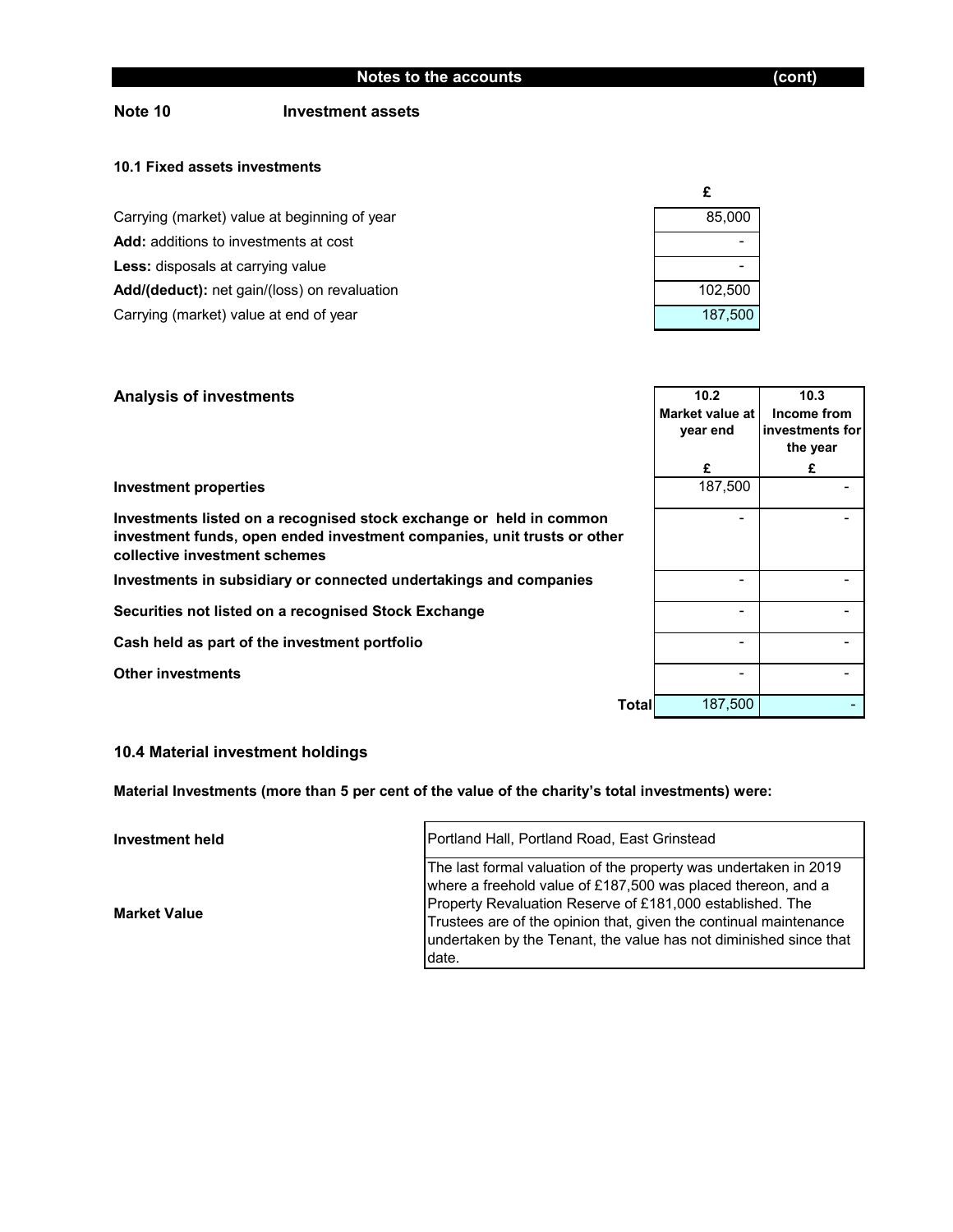## **Note 11 Debtors and prepayments**

| <b>Analysis of debtors</b>                    |       | <b>Amounts falling due</b><br>within one year |                    | Amounts falling due after<br>more than one year |                         |
|-----------------------------------------------|-------|-----------------------------------------------|--------------------|-------------------------------------------------|-------------------------|
|                                               |       | 31st March<br>2021                            | 31st March<br>2020 | 31st March<br>2021                              | 31st March<br>2020<br>£ |
| Debts due from the County/Area/District/Group |       | 3.884                                         | 3.121              | -                                               |                         |
| Prepayments and accrued income                |       | 757                                           | 847                |                                                 |                         |
|                                               | Total | 4.641                                         | 3,968              | <b>NIL</b>                                      | NIL                     |

### *Analysis of deposits* **Note 12 Short term investments**

|                                                     | 31st March<br>2021       | 31st March<br>2020 |
|-----------------------------------------------------|--------------------------|--------------------|
| The Scout Association short term investment service | $\overline{\phantom{0}}$ |                    |
| <b>Other deposits</b>                               | 82.296                   | 82.275             |
| Total                                               | 82.296                   | 82.275             |

*Analysis of deposits* **Note 13 Cash at bank and in hand**

|                              |        | 31st March I<br>2021 | 31st March<br>2020 |
|------------------------------|--------|----------------------|--------------------|
| <b>Bank current accounts</b> |        | 56,337               | 92.029             |
| Cash in hand                 |        | -                    | -                  |
|                              | Totall | 56.337               | 92.029             |

### **Note 14 Creditors and accruals**

**14.1 Analysis of creditors**

|                                   |       | Amounts falling due<br>within one year |            | Amounts falling due after |            |
|-----------------------------------|-------|----------------------------------------|------------|---------------------------|------------|
|                                   |       |                                        |            | more than one year        |            |
|                                   |       | 31st March                             | 31st March | 31st March                | 31st March |
|                                   |       | 2021                                   | 2020       | 2021                      | 2020       |
|                                   |       |                                        |            |                           |            |
| <b>Subscriptions (Capitation)</b> |       |                                        | 33,396     | -                         |            |
| Accruals and deferred income      |       | 500                                    | .562       | -                         |            |
|                                   | Total | 500                                    | 34,958     | NIL                       | NIL        |

# **14.2 Security over assets**

*None.*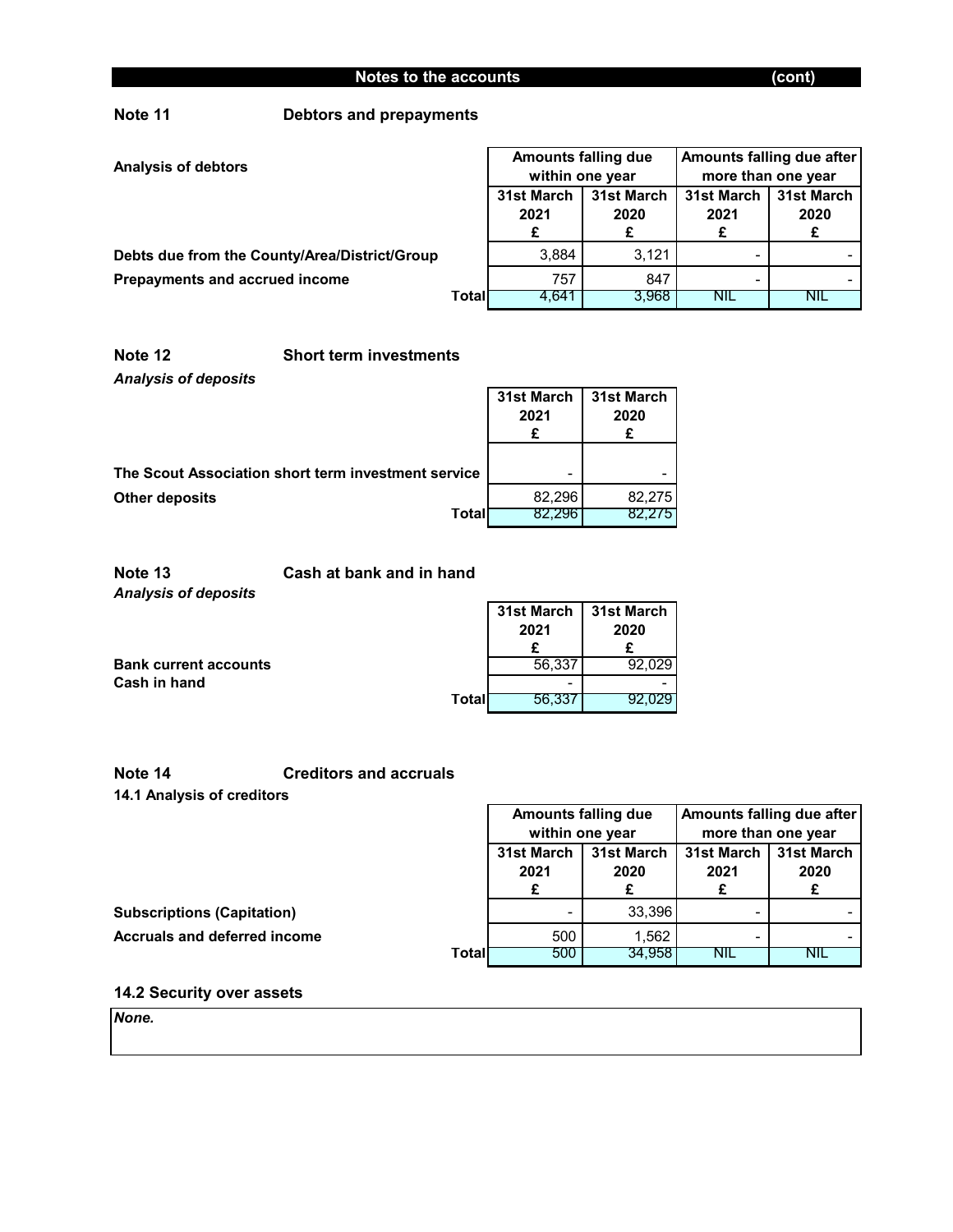#### **Note 15 Endowment and restricted funds**

**15.1 Funds held**

**The charity held the following funds at the year end**

- • **permanent endowment funds (PE);**
- • **expendable endowment funds (EE); and**
- • **restricted income funds, including special trusts, of the charity (R).**

| <b>Fund Name</b>        | Type PE, EE<br>or $R$ | <b>Purpose and Restrictions</b>                                                                                                                                                                                                                                                                           |
|-------------------------|-----------------------|-----------------------------------------------------------------------------------------------------------------------------------------------------------------------------------------------------------------------------------------------------------------------------------------------------------|
| Darren Jackson Fund     | EE.                   | The fund is to be used to provide additional funding to individual<br>Network members and Explorer Scouts of East Grinstead District when<br>undertaking International Expeditions, other than World Jamborees, in<br>particular Queen's Scout, Duke of Edinburgh Award and Explorer Belt<br>Expeditions. |
| West Hoathly Group Fund | R                     | Funds held on account for the West Hoathly Scout Group                                                                                                                                                                                                                                                    |

#### **15.2 Movements of major funds**

| <b>Fund names</b>               | <b>Fund</b><br>balances<br>brought<br>forward | <b>Incoming</b><br>resources | Outgoing<br>resources | <b>Transfers</b> | <b>Gains and</b><br><b>losses</b><br>£ | <b>Fund</b><br>balances<br>carried<br>forward |
|---------------------------------|-----------------------------------------------|------------------------------|-----------------------|------------------|----------------------------------------|-----------------------------------------------|
| Darren Jackson Fund             | 3,054                                         |                              |                       |                  |                                        | 3,054                                         |
| <b>West Hoathly Scout Group</b> | 150                                           | -                            |                       |                  |                                        | 150                                           |
| <b>Total Funds</b>              | 3,204                                         |                              |                       |                  |                                        | 3,204                                         |

### **15.3 Transfers between funds**

| <b>From Fund (Name)</b> | To Fund (Name) | Reason | Amount     |
|-------------------------|----------------|--------|------------|
|                         |                |        | <b>NIL</b> |